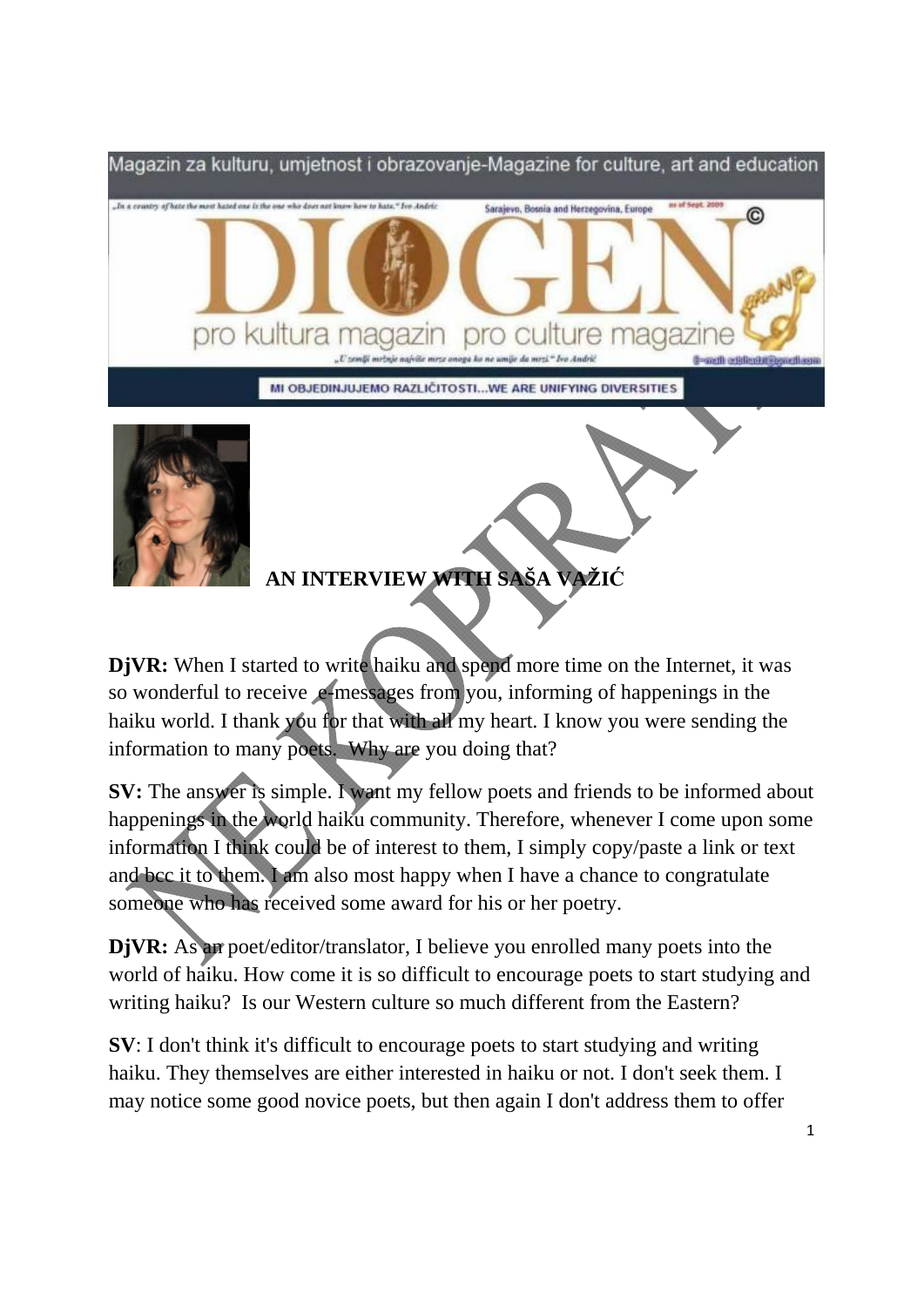them any advice or instruction. I may ask them to do an interview with them if I find them interesting enough, but most often they ask me for some information, and I am happy to assist them if I can.

Haiku poetry seems difficult to be grasped in a short time. The more I study it, the more I discover how complicated and difficult it is to be comprehended and written just like that. On the other hand, there are many haiku schools of thought, and for one to choose among them, one needs a good knowledge of the genre, its history and development. One needs to constantly read and practice.

One of my friends told me that he had spent 20 years of his life to do a book that finally got international recognition. Haiku is not a game, and if it is, it's a serious game.

As for Western and Eastern cultures, they are of course very different, as different as are the material and spiritual worlds. It could seem that this has changed, but no matter how hard you try to change any outward appearance of things and bodies, what is inside is much more important, and cannot be easily uprooted and changed. Western world is more materially oriented whereas Eastern world is more spiritually oriented. Despite attempts of Western world, and I mean America in the first place, with its greed and intention to rule over the whole world by waging wars aimed not as humanitarian actions, as they so often proclaim, the aim is obvious and it is to take away the reaches of other countries, to establish military bases, to spread their influence as did Roman Empire. And they do that also by means of language and rock and roll, by forcing other countries to open toward Western influence, as was the case with Japan.

The modernization of Eastern countries according to Western standards is more than nonsense; it is stupid and seriously funny. No one is capable of uprooting what is deeply ingrained in a culture with a long tradition; no one can take away and destroy spirituality.

**DjVR**: It appears, haiku has been going through transformation these years, we have several styles and forms of writing, and accordingly, developing theories. Of course, everything changes all the time, and so does haiku, especially, as it enters other cultures and languages. The way we live has changed much, as well. Instead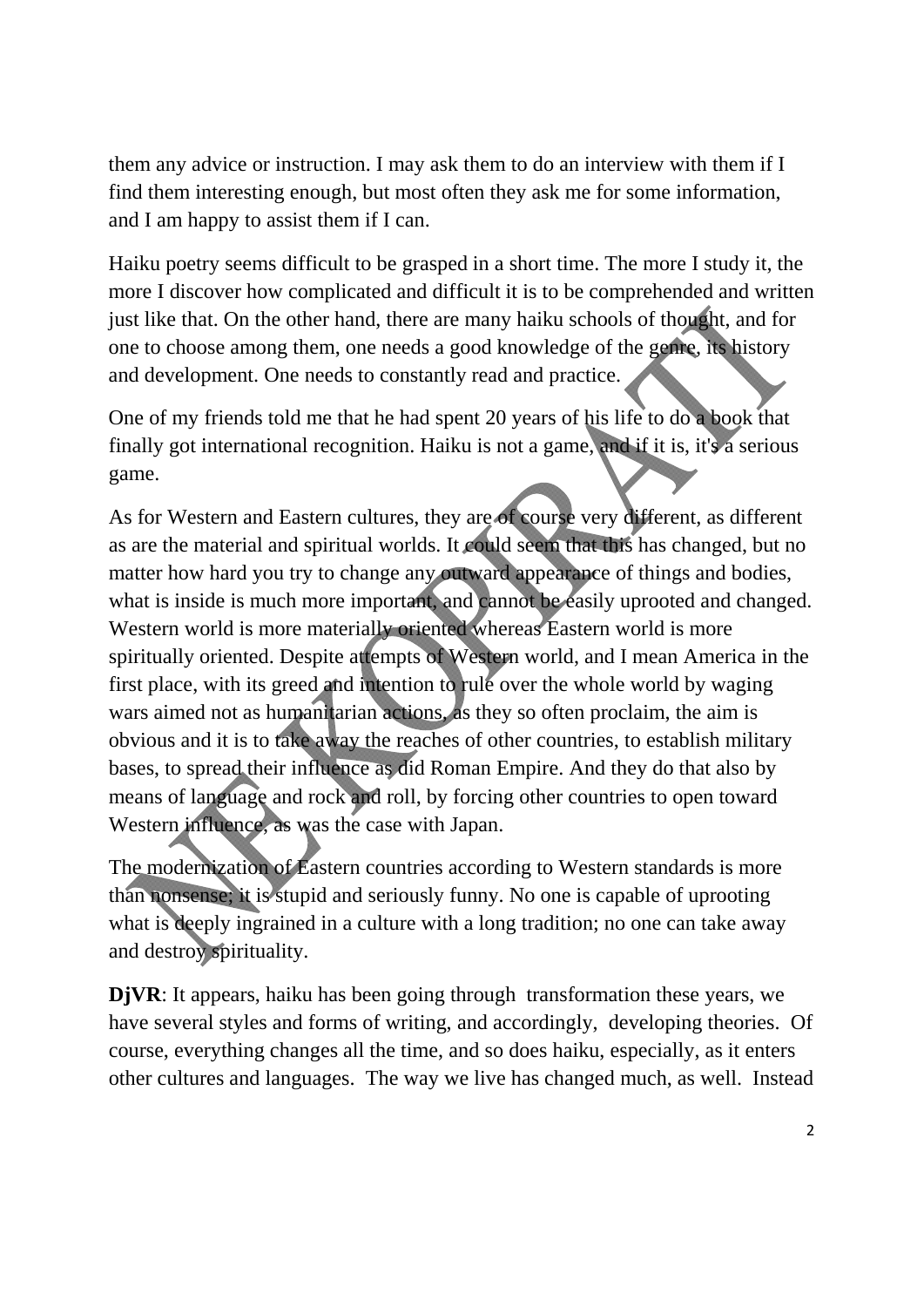of birds, fields and butterflies, more and more people live in the urban areas and write about the buildings, asphalt, cars...

**SV:** As you may know, I don't pay much attention and don't respect any other but traditional haiku with its origin in Japan and the great masters who mastered the haiku form and taught us so much about it. Why some have a need to destroy it, I am not sure, but I believe their reason is selfish and they perhaps want to invent something new to establish themselves in this decaying world. Some may argue that art must develop and change or else it dies, but I don't think it is the case with haiku. We have examples of great masters who would write in the same way today as they wrote in their time. The topic is of no importance, in my opinion. Even in urban areas, we can sense seasonal changes, feel nature, see, smell, touch, taste. Nature is all around us and we are part of it. What resides inside our fragile bodies cannot be taken from us. We just have to be honest to ourselves in the first place.

**DjVR**: You edit *Haiku Stvarnost/Reality* and *Simply Haiku*! How do you manage all that? Is your day 48 hours long? Is haiku your mission?

**SV**: I don't measure my day by clock. Time is continuous as is The Simple Continuous Tense. Just now. I am also a member of Haiku Novine editorship, moderator of the facebook WAAJ group, a writer, journalist, translator, astrologer, mother, house and garden keeper and cleaner, a regular doctor's visitor, host and bus traveling visitor, bike rider, jogger.... and sometimes I aslo wonder if I am made of more than one person. But I don't find it strange. I am used to myself and I have much more energy to share and spend. I believe it has to do with my ancestors.

**DjVR**: Recently I received haiku collections by Slavko Sedlar, your have translated and edited. I'm stunned by the high quality of his haiku. He belongs to a generation of true haijins just like the late Vladimir Devidé, his friend from Croatia. I'm afraid we have to work very hard to catch up with them…

**SV**: Every culture has its primer examples, outstanding people in various fields. Devide and Sedlar were ex Yu haiku pioneers. Their contribution to the spreading of the knowledge of haiku and its development in our regions is indelible. And yes, they both are good haiku writers.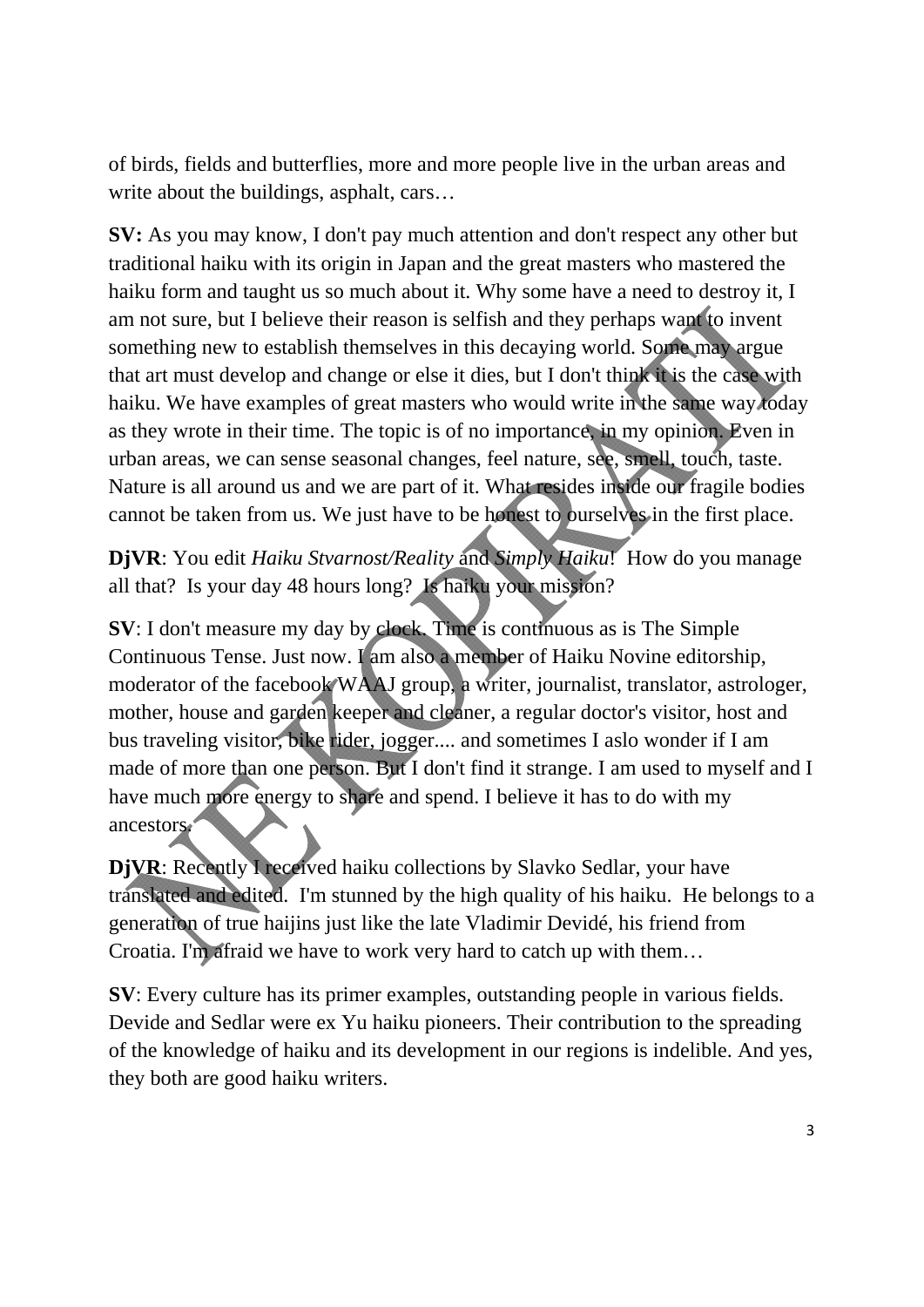But there are many more today, in ex Yu countries and worldwide.

You say they were true haijin. I know for Sedlar as, according to his words, he never wrote desk haiku. I don't know for Davide, but as for Sedlar, I wonder if it is enough for one to be a true haijin? I myself often write from memory, and that memory is also pure and rooted in real life experiences. I guess this is the case with many other haiku poets.

**DjVR**: My first encounter with haiku was a gifted book, *Samobor haiku meeting joint collection*. And when I started to write down my haiku moments, they were not good. It took me much time to "enter" the world of haiku poetry. How did you meet haiku poetry? Who was the maser that helped you the most?

**SV**: I have already answered this question posted to me by Robert D. Wilson in an interview he did with me for *Simply Haiku* **(**Summer 2005, vol 3 no 2).

So, if you don't mind, I will copy/paste it here:

## **RW: What one poet has had the greatest influence on you as a haiku poet, and why?**

**SV:** One poet? I may search for information and beauty, and I do enjoy reading and writing, hoping to learn and practice more. If I am expected to say Basho, as most would, I won't admit his influence on my conscious mind, but maybe . . . I'll try to explain . . . I first became acquainted with haiku ("never heard" then) in 1997 as a program organizer for a Belgrade club. I happened to know a man called Ilija Bratić, a retired professor of philosophy, prose and poetry writer, including haiku, whom I interviewed on some other topics for a local magazine. In that interview he mentioned haiku he had written and afterwards I talked to the club people to invite Belgrade poets from their haiku club, Shiki, for a gathering and presentation of their work.

I can't admit that I even listened carefully to their haiku, let alone understood what they were all about. When it was over, Ilija told me that I myself should start writing haiku. I refused. I didn't have that feeling for such a short, tender, "meaningless" form. Out of spite (yes, these are the right words), I just tried to find out what it was all about, and having spent hours and hours over typed pieces of a girl (14) who named them haiku (I saved a manuscript she gave me when I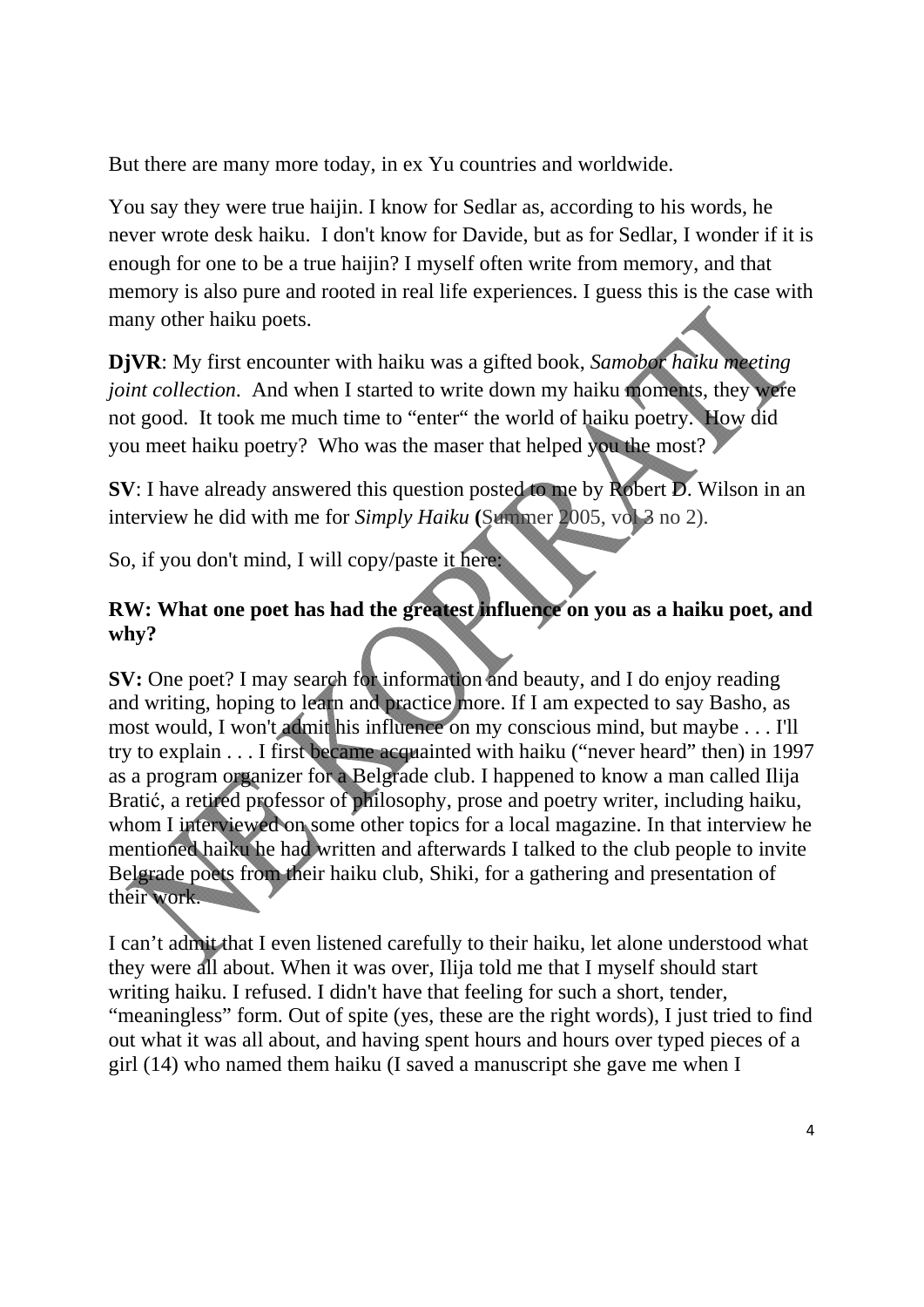interviewed her regarding her first novel), trying to make out what that famous 5- 7-5 was and . . . finally found out!

Then I started writing like mad. In a day I produced some 20 pages of what I thought were haiku. What I had written were but very good pieces of something else, Ilija told me, and started showing me haiku by various authors. I was still against it and ready to leave. Then he took down a book from a shelf, a small, bright-covered *The Old Pond*, and I stopped to take the last glance at what he "intended" to make from me. I stopped, looked, listened (thank you David Lanoue) . . . and felt ashamed:

> Oh, Matcushima Oh, Matcushima Matcushima...

(This poem was not among Basho's hokku and haiku in that book).

As I said, I don't feel myself to be a poet and rarely read poetry books. Only particular poems, which I then read and reread until I get to know them by heart. Edgar Allan Poe's "Raven," Lord Byron's "Incantation" . . . and of course and first of all those written by Serbian marvelous lyric masters: Vladislav Petković Dis, Vojislav Ilić, Jovan Dučić, Djura Jakšić´, Aleksa Šanti´. . . It's a pity their words cannot be translated into any language and save the feeling they are able to evoke. There is always a danger I would leave out some of many world-class authors, but I must mention our Nobel Prize winner, Ivo Andrić, who wrote "as if he does not touch a paper" as another Serbian writer, Jara Ribnikar, said to me in an interview I had with her. Then my favorite and beloved "The Little Prince." In fact we all learn from everybody, from every single being, no matter whether he/she is a writer or not; from every single plant or animal . . . everything and everybody.

**DjVR:** Last year you visited our Kloštar Ivanić haiku meeting …

**SV**: Oh, yes, you know that better than anyone else. Especially because of all the troubles I gave you☺ And when I finally decided to "hit the road," here is what happened:

http://haikureality.webs.com/esejeng103.htm